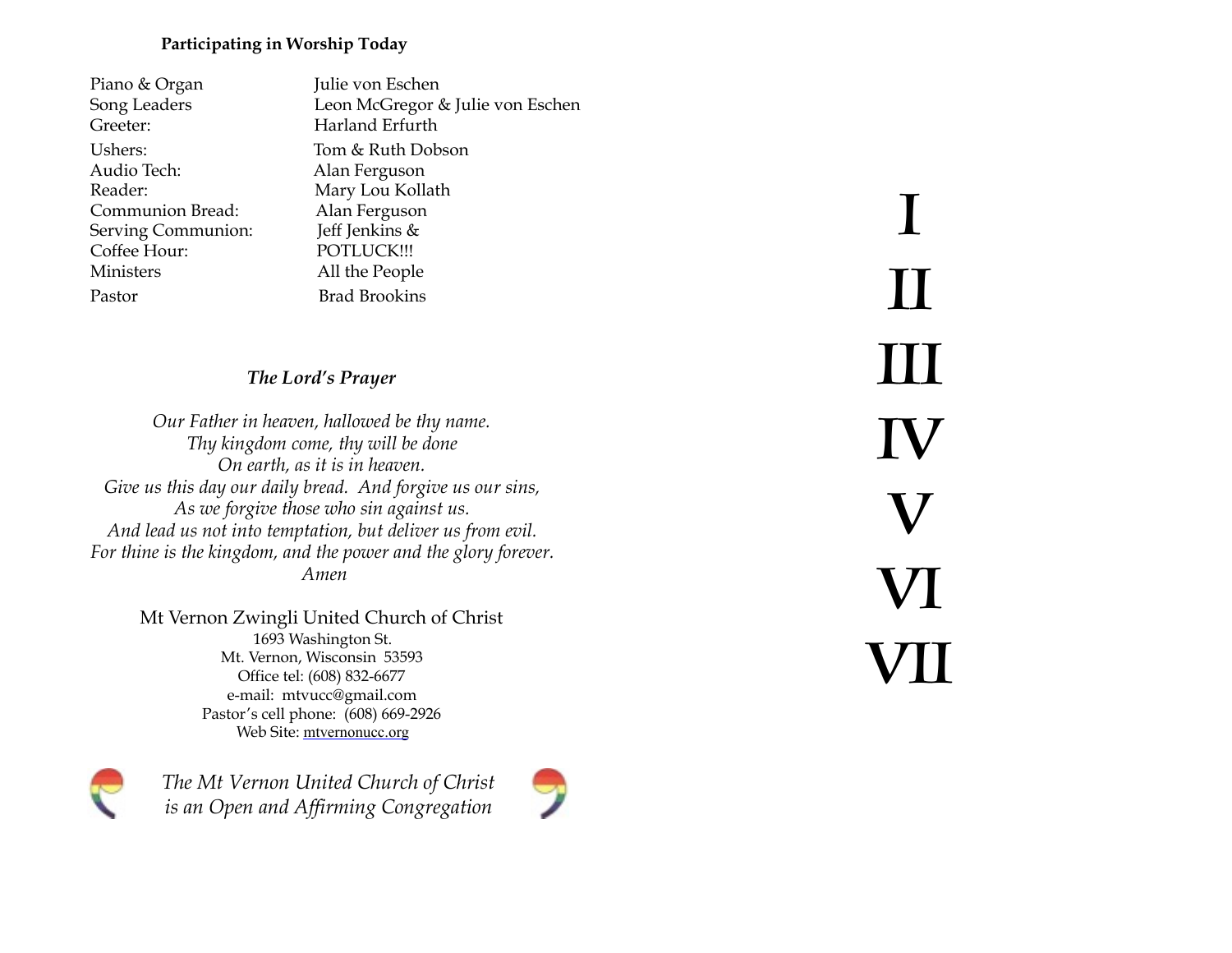# Mt Vernon Zwingli United Church of Christ 14th Sunday after Pentecost!!

September 10, 2017

**Greeting Silence**

**Prelude** *How Great Thou Art*

**Bringing in the Light**

**1st Song** *Because He Lives*

**\* 2nd Song** *Sweet By and By*

## \* **Prayer**

Still Speaking God, we keep silent and try to hide ourselves from you. Times of distress flood our world like mighty waters; hurricane winds blow us about. We are afraid, and we live as people who have no hope. Forgive us. Encourage us. Surround us with your peace and help us live large in the hope of the gospel. We pray, as always, in the name of Jesus. Amen.

**L :** Isaiah 43. 1-4 But now thus says the Lord, he who created you, O Jacob, he who formed you, O Israel: Do not fear, for I have redeemed you; I have called you by name, you are mine…

*By God's grace today we are forgiven and made whole, and so we all say:*

## *Thanks be to God!*

*Breathe on me, Breath of God. Fill me with life anew That I may love what you do love, and do what you would do.*

**The Story Box** 

### **Offering** *We've Prayed in Wind and Rain* **Carolyn Gillette**

 *O God, wee've prayed in wind and rain and now we pray once more for those who felt the hurricane and heard the waters roar…* 

**Offertory** *Just a Closer Walk*

**\* Response** *Praise God from Whom All Blessings Flow!*

## **\* Prayer of Dedication (Unison)**

With thanksgiving and praise we bring our offerings to you. Use these gifts aid the hands that heal and the hearts that reconcile. May we shine the light of the gospel into the night around us and be the blessing you desire for the world you love. We pray, as always, in Jesus name. Amen.

## *The Table*

| We are invited               | O Sacred Heart                                                                                                  |                         |
|------------------------------|-----------------------------------------------------------------------------------------------------------------|-------------------------|
|                              | Our Prayer of Thanksgiving and the Lord's Prayer<br>(The Lord's Prayer is printed on the back of your bulletin) |                         |
| <b>1st Scripture Reading</b> |                                                                                                                 | <b>Matthew 6, 25-34</b> |
|                              | <b>Abundant Creation</b><br>Steve & Kelly Brumm                                                                 |                         |
| 2nd Scripture Reading        |                                                                                                                 | Genesis 2.1-4           |
|                              | "and when God speaks things happen, worlds are created, truth is heard."                                        |                         |
| Sermon                       |                                                                                                                 |                         |
| $*$ Hymn                     | <b>Shine, Jesus Shine</b>                                                                                       |                         |
| * Benediction                | GraceLoveFellowship, now and always                                                                             |                         |

#### **Postlude**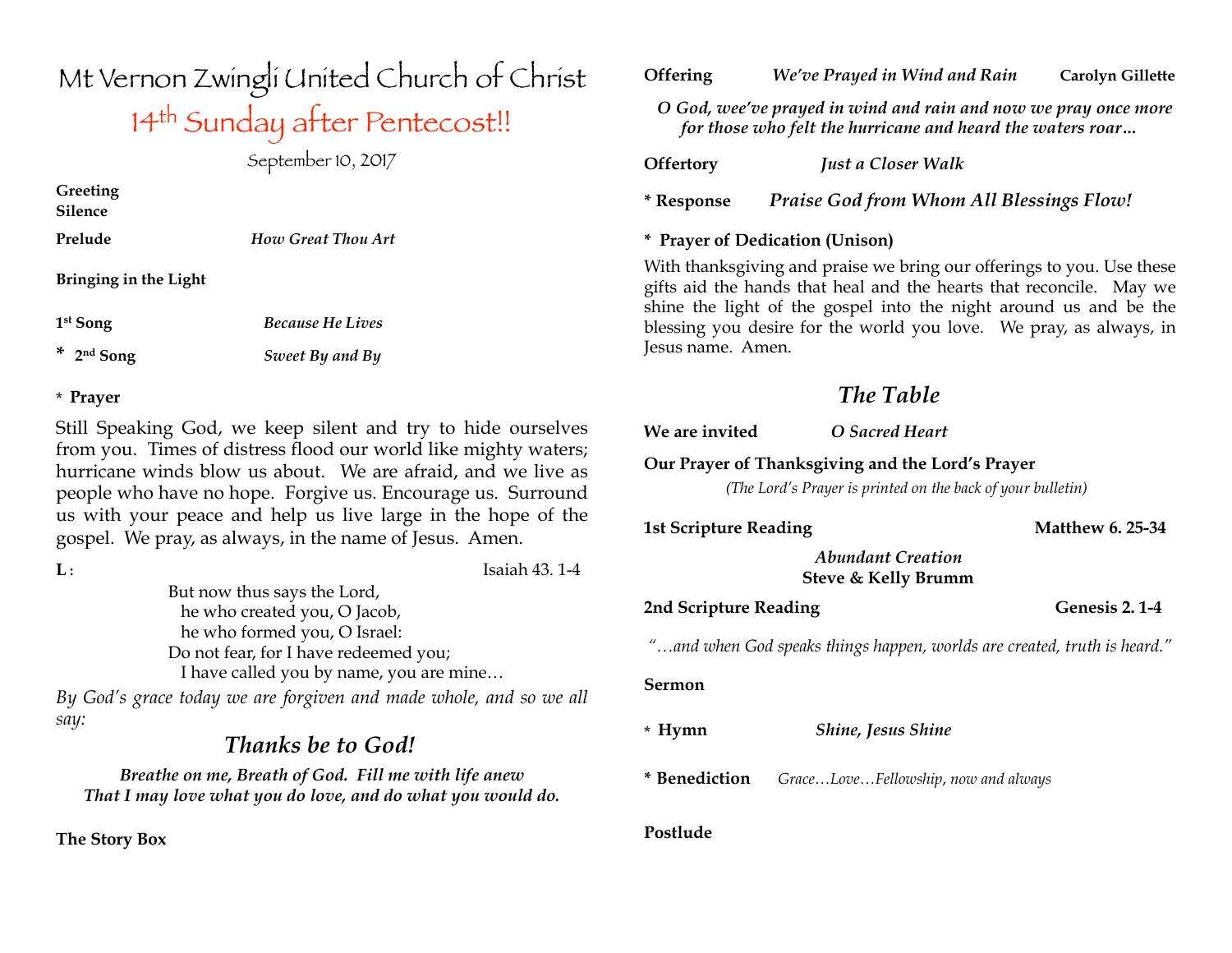## Mt. Vernon Zwingli United Church of Christ

Tel: (608) 832-6677 E-mail: [mtvucc@gmail.com](mailto:mtvucc@gmail.com) Web Site: [mtvernonucc.org](http://mtvernonucc.org)

*The Mt Vernon Zwingli United Church of Christ is an Open and Affirming Congregation* 



Beecher Daniels having surgery Monday Victims of hurricanes Harvey, Irma and Katia Donna & Roger Stoll; Brad and Jessica Stoll Liz Klopotic recovering from knee surgery Helen Leavenworth & her friend James who is in the hospital

*If you would like to submit a name or concern for this prayer list please call or email the church office. Thanks.*

## **Serving in Worship on September 10, 2017**

P

Greeter: Don & Marilyn Frye Ushers: Gerhard & Sonja Luetschwager Audio Tech: Alan Ferguson Reader: Palmer Haynes Communion Bread: Judy Hale Serving Communion: Judy Hale & volunteer needed Coffee Hour: POTLUCK!!!

**Our Fall/Winter schedule begins this Sunday, September 10. The first Adult Sunday School class for the year will meet around the kitchen table at 9:00 a.m. and the worship service will begin at 10:15.** 

**The Sunday School Staff** are providing materials and space downstairs in the children's area over the summer for kids who need to do something else during the worship time. **There will be no adult staff supervision so for their safety you will need to accompany your kids downstairs**, but feel free to use the space if you need it. There are also rocking chairs downstairs and in the room behind the sanctuary for little ones who need a quiet place.

**Remember—we are continuing our experiment** with POTLUCK!!! coffee hours for the next few months. As always, bring a little of what you have and all will be well fed. If you aren't able to bring something for any reason, please stay and eat anyway. **If you are visiting with us we hope you will be our guest.** You will likely leave repeating our "brag line"—*"the finest coffee hour in Dane County"*.

**Please send your announcements to the church office** by email or phone call by Thursday of each week. We are trying to cut down on the number of impromptu announcements made during the worship service to save time and avoid disruptions to the worship time.

#### **From Mary Lou Kollath:**

As everyone knows, this is quilt raffle ticket selling time. Because I am usually in the kitchen on Sunday mornings, helping set up for the potluck, no one is sitting at the table, selling those tickets. It's a "do it yourself" kind of thing, so help yourself, mark your name on the sheet, and how many tickets you've bought.. I am trusting you to put the correct amount of money in the plastic box holding the cash. Take change if necessary. Tickets cost \$1 each, or you can get 6 for \$5. A real deal! The winning ticket will be drawn the first Sunday in November. Thank you.

**The United Church of Christ**, through our United Church Funds office, is responding to the devastation caused by Hurricane Harvey. They need financial assistance from churches like ours so they can help as many people affected as possible. We will be taking a special offering this morning and are asking all of us to be as generous as possible. If you aren't ready to make your gift today you can mail it to the church office or you can donate online at our website by clicking on the DONATE button at the bottom of our home page: www.mtvernonucc.org . Be sure to designate "Hurricane Relief" with your gift so it can be separated from your regular offering.

We will be watching the progress of Hurricane Irma over this weekend, as well. It is very likely the need will grow even larger before long. We will continue to pray for the victims of the storm and also for the first responders and aid workers bringing relief to those affected.

Thanks in advance for your generosity.